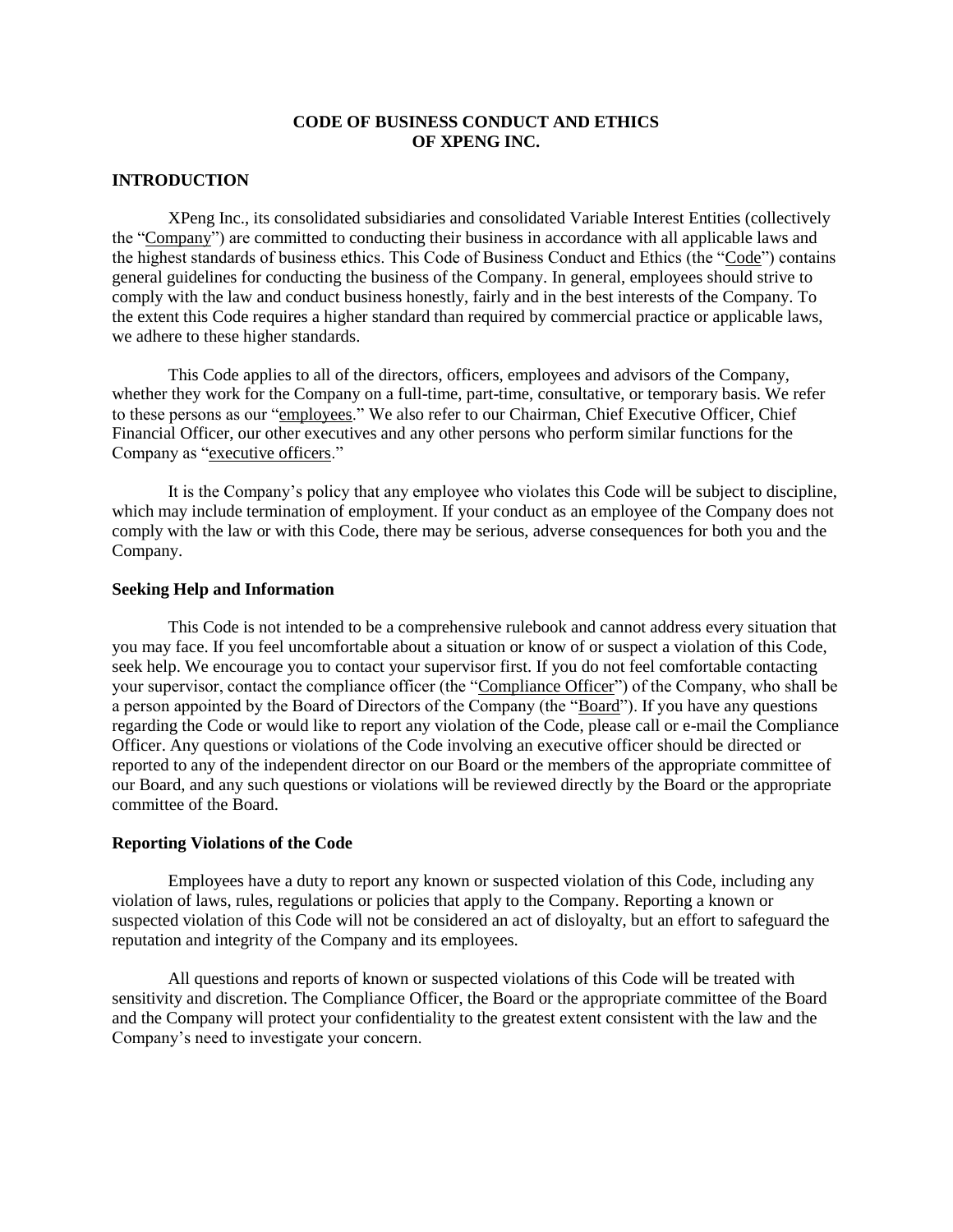#### **Policy Against Retaliation**

The Company prohibits retaliation against an employee who, in good faith, seeks help or reports known or suspected violations. An employee inflicting reprisal or retaliation against another employee for reporting a known or suspected violation may be subject to disciplinary actions, including termination of employment.

## **Waivers of the Code**

Waivers of this Code may be made only by the Board or the appropriate committee of the Board and will be promptly disclosed to the public as required by law or the rules of the New York Stock Exchange. Waivers of this Code will be granted on a case-by-case basis and only in extraordinary circumstances.

# **COMPLIANCE WITH LAWS, REGULATIONS AND POLICIES**

Employees have an obligation to comply with all laws, rules and regulations applicable to the Company's operations. These include, without limitation, laws covering bribery and kickbacks, copyrights, trademarks and trade secrets, information privacy, insider trading, illegal political contributions, antitrust prohibitions, foreign corrupt practices, offering or receiving gratuities, environmental hazards, employment discrimination or harassment, occupational health and safety, false or misleading financial information or misuse of corporate assets. It is your responsibility to understand and comply with the laws, regulations and policies that are relevant to your position. If any doubt exists about whether a course of action is lawful, you should seek advice from your supervisor or the Compliance Officer.

Failure to comply with applicable laws and regulations can result in civil and criminal liability against you and the Company, as well as disciplinary action by the Company against you, including termination of employment. You should contact the Compliance Officer if you have any questions about the laws, regulations and policies that may apply to you.

#### **The Foreign Corrupt Practices Act**

The U.S. Foreign Corrupt Practices Act (the "FCPA") prohibits the Company and its employees and agents from offering, promising or giving, directly or indirectly, money or any other item of value to win or retain business or to influence any act or decision of any governmental official (including employees of any state-owned or state-controlled entities), political party, candidate for political office or official of a public international organization. This prohibition also extends to payments to a sales representative or agent if there is reason to believe that the payment will be used indirectly for a prohibited payment to foreign officials. Violation of the FCPA by employees and agents is a crime that can subject the Company (including any U.S. citizen or green card-holding employees) to severe fines and criminal penalties. Any violations shall result in appropriate disciplinary action by the Company, including termination of employment.

#### **Health and Safety**

The Company is committed not only to complying with all relevant health and safety laws, but also to conducting business in a manner that protects the safety of its employees. Employees are required to comply with all applicable health and safety laws, regulations and policies relevant to their jobs. If you have any concerns about unsafe conditions or tasks that present a risk of injury to you, please report these concerns immediately to your supervisor or the Human Resources Department.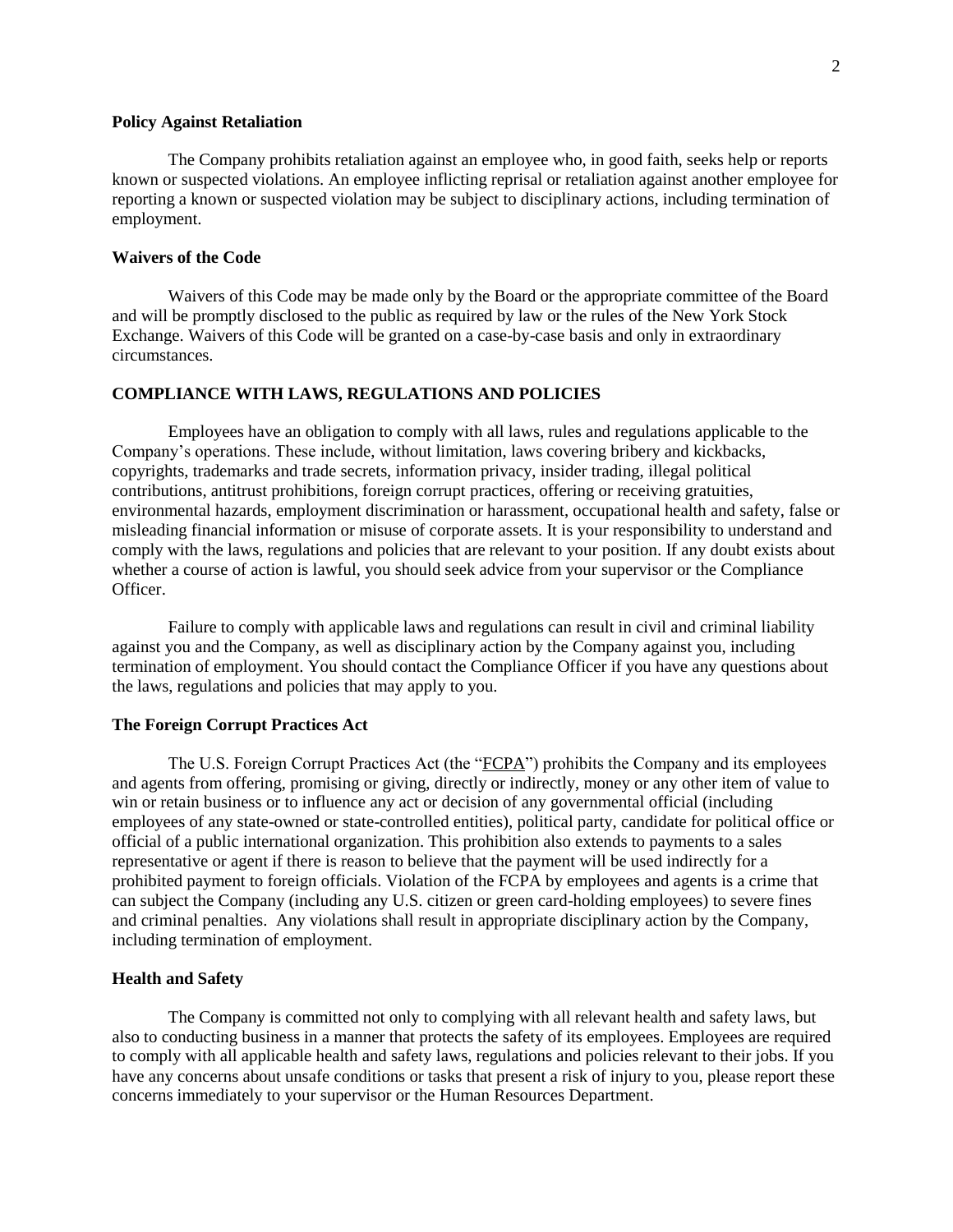#### **Employment Practices**

The Company pursues fair employment practices in every aspect of its business. The following is intended to be a summary of our employment policies and procedures. Copies of our detailed policies are available from the Human Resources Department. Employees must comply with all applicable labor and employment laws, including anti-discrimination laws and laws related to freedom of association, privacy and collective bargaining. It is your responsibility to understand and comply with the laws, regulations and policies that are relevant to your job. Failure to comply with labor and employment laws can result in civil and criminal liability against you and the Company as well as disciplinary action by the Company against you, including termination of employment. You should contact the Compliance Officer or the Human Resources Department if you have any questions about the laws, regulations and policies that apply to you.

## **CONFLICTS OF INTEREST**

A conflict of interest occurs when an employee's private interest interferes, or appears to interfere, in any way with the interests of the Company as a whole. You should actively avoid any private interest that may influence your ability to act in the interests of the Company or that may make it difficult to perform your work objectively and effectively.

It is difficult to list all of the ways in which a conflict of interest may arise. However, in general, the following may create conflicts of interest:

- Outside Employment. No employee may be concurrently employed by, serve as a director of, trustee for or provide any services not in his or her capacity as an employee to any entity, whether for profit or non-profit, that is a material customer, financial institution, service provider, supplier or competitor of the Company or any entity whose interests would reasonably be expected to conflict with the Company.
- Financial Interests. No employee should have a significant financial interest (ownership or otherwise) in any company that is a material customer, financial institution, service provider, supplier or competitor of the Company or any entity whose interests would reasonably be expected to conflict with the Company. A "significant financial interest" means (i) ownership of greater than 1% of the equity of a material customer, financial institution, service provider, supplier or competitor or (ii) an investment in a material customer, financial institution, service provider, supplier or competitor that represents more than 5% of the total assets of the employee.
- Loans or Other Financial Transactions. No employee may obtain loans or guarantees of personal obligations from, or enter into any other personal financial transaction with, any company that is a material customer, financial institution, service provider, supplier or competitor of the Company. This guideline does not prohibit arm's length transactions with recognized online financial services providers, banks or other financial institutions.
- Family Situations. The actions of family members outside the workplace may also give rise to conflicts of interest because they may influence an employee's objectivity in making decisions on behalf of the Company. If a member of an employee's family is interested in doing business with the Company, the criteria as to whether to enter into or continue the business relationship, and the terms and conditions of the relationship, must be no less favorable to the Company compared with those that would apply to a non-relative seeking to do business with the Company under similar circumstances.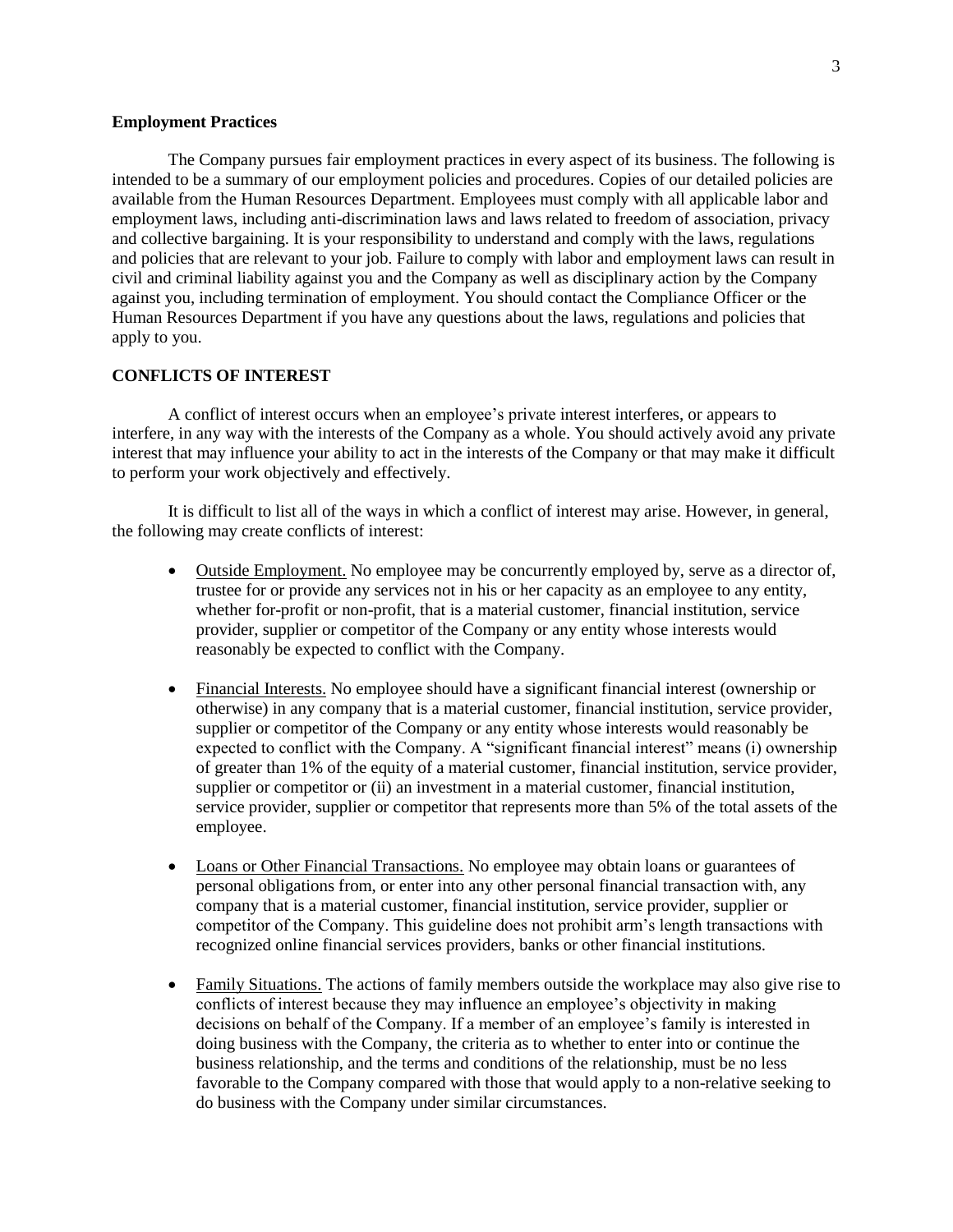Employees should report any situation involving family members that could reasonably be expected to give rise to a conflict of interest to their supervisor or the Compliance Officer. For purposes of this Code, "family members" or "members of your family" include your spouse, brothers, sisters and parents, in-laws and children.

For purposes of this Code, a company is a "material" customer if the company has made payments to the Company in the past year in excess of US\$100,000 or 10% of the customer's gross revenues, whichever is greater. A company is "material" financial institution if the company has funded more than 10% of the aggregate principal amount of the financing transactions facilitated by the Company in the past year. A company is a "material" service provider or supplier if the company has received payments from the Company in the past year in excess of US\$100,000 or 10% of the service provider or supplier's gross revenues, whichever is greater. A company is a "material" competitor if the company competes in the Company's line of business and has annual gross revenues from such line of business in excess of US\$500,000. If you are uncertain whether a particular company is a material customer, financial institution, service provider, supplier or competitor, please contact the Compliance Officer for assistance.

#### **Disclosure of Conflicts of Interest**

The Company requires that employees fully disclose any situations that could reasonably be expected to give rise to a conflict of interest. If you suspect that you have a conflict of interest, or something that others could reasonably perceive as a conflict of interest, you must report it immediately to the Compliance Officer. Conflicts of interest may only be waived by the Board or the appropriate committee of the Board and will be promptly disclosed to the public to the extent required by law.

### **CORPORATE OPPORTUNITIES**

As an employee of the Company, you have an obligation to advance the Company's interests when the opportunity to do so arises. If you discover or are presented with a business opportunity that is in the Company's line of business through the use of corporate property or corporate information or because of your position at the Company, you should first present the business opportunity to the Company before pursuing the opportunity in your individual capacity. Employees may not use corporate property or corporate information or their positions with the Company in any way that may deprive the Company of any benefit or subject it to any harm.

You should disclose to your supervisor the terms and conditions of each business opportunity covered by this Code that you wish to pursue. Your supervisor will contact the Compliance Officer and the appropriate management personnel to determine whether the Company wishes to pursue the business opportunity. Once the Company grants you permission, you may pursue the business opportunity on the same terms and conditions as those originally offered to the Company and to the extent that it is consistent with other ethical guidelines set forth in the Code.

### **CORPORATE ASSETS AND CONFIDENTIAL INFORMATION**

Employees have a duty to protect the Company's assets and ensure their efficient use for legitimate business purposes only. Theft, carelessness and waste have a direct impact on the Company's profitability. The Company's files, computers, networks, software, phone system and other business resources are provided for business use only and they are the exclusive property of the Company. The use of the Company's funds or assets, whether or not for personal gain, for any unlawful or improper purpose is prohibited. All inventions, creative works, computer software, and technical or trade secrets developed by an employee in the course of performing the employee's duties or primarily through the use of the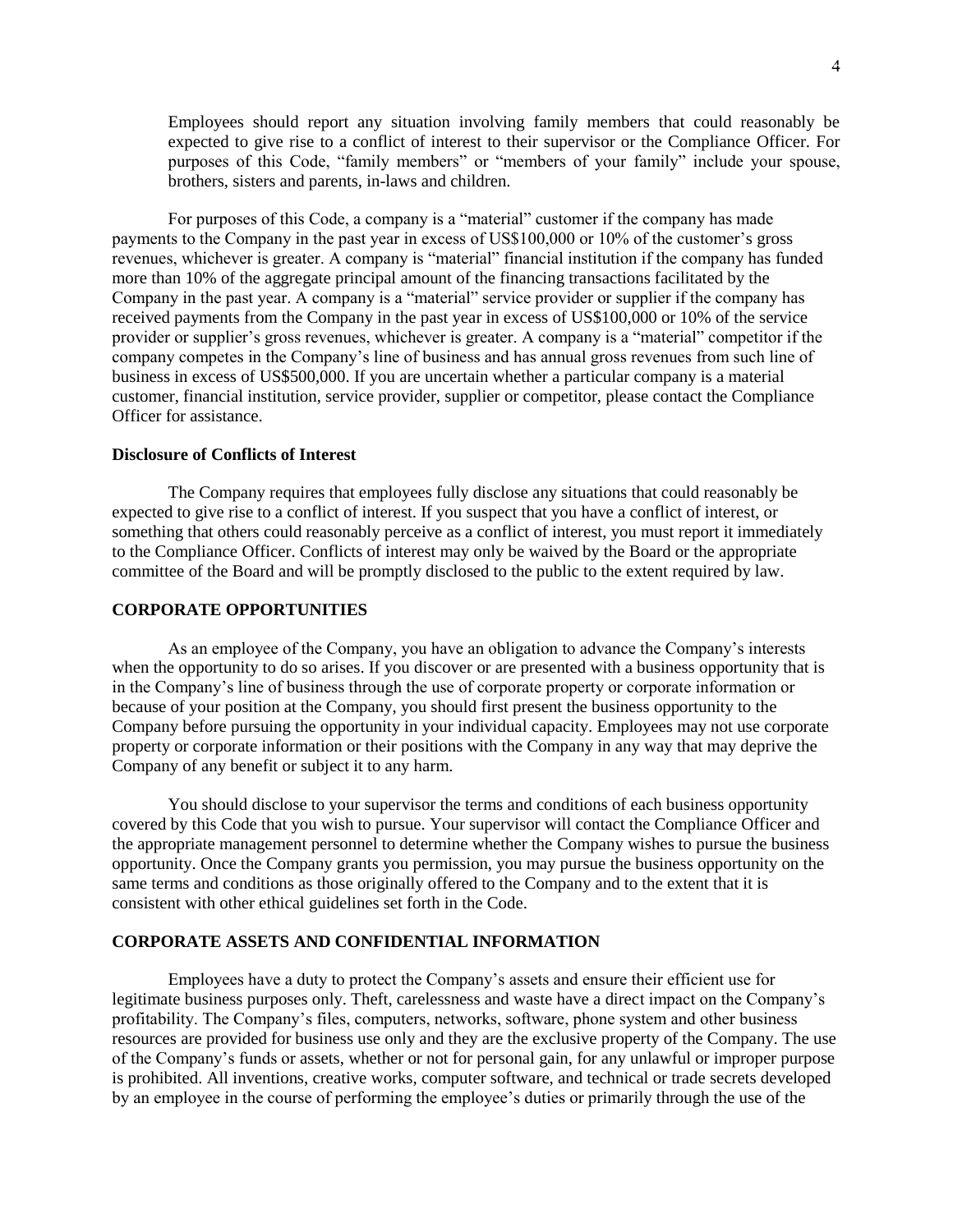Company's materials and technical resources while working at the Company, shall be property of the Company.

To ensure the protection and proper use of the Company's assets, employees should exercise reasonable care to prevent theft, damage or misuse of Company property. In the event of actual or suspected theft, damage or misuse of Company's property, employees should report such activities directly to a supervisor.

Employees should be aware that Company's property includes all data and communications transmitted or received by, or contained in, the Company's electronic or telephonic systems. The Company's property also includes all written communications. Employees and other users of the Company's property should have no expectation of privacy with respect to these communications and data. To the extent permitted by law, the Company has the ability, and reserves the right, to monitor all electronic and telephonic communications. These communications may also be subject to disclosure to law enforcement or government officials.

#### **Safeguarding Confidential Information and Intellectual Property**

Employees have access to a variety of confidential information while employed by the Company. Confidential information includes all non-public information that might be of use to competitors, or, if disclosed, harmful to the Company or its customers, financial institutions, service providers or suppliers. Every employee has a duty to respect and safeguard the confidentiality of the Company's information and the information of our customer, financial institution, service provider and supplier, except when disclosure is authorized by the Company or legally mandated. An employee's obligation to protect confidential information continues after he or she leaves the Company. Unauthorized disclosure of confidential information could cause competitive harm to the Company, its customers, financial institutions, service providers or suppliers and could result in legal liability to you and the Company.

Employees also have a duty to protect the Company's intellectual property and other business assets. The intellectual property, business systems and the security of the Company property are critical to the Company.

Any questions or concerns regarding whether disclosure of the Company's information is legally mandated should be promptly directed to the Compliance Officer.

Care must be taken to safeguard and protect confidential information and Company property. Accordingly, the following measures should be adhered to:

- The Company's employees should prevent the inadvertent disclosure of confidential information during or after working hours. For example, documents or electronic devices containing confidential information should be stored in a secure location. Also, review of confidential documents or discussion of confidential subjects in public places (e.g., airplanes, trains, taxis, and buses) should be conducted so as to prevent disclosure to unauthorized persons.
- Within the Company's offices, confidential matters should not be discussed within hearing range of visitors or others not working on such matters.
- Confidential matters should not be discussed with other employees not working on such matters or with friends or relatives including those living in the same household as an employee.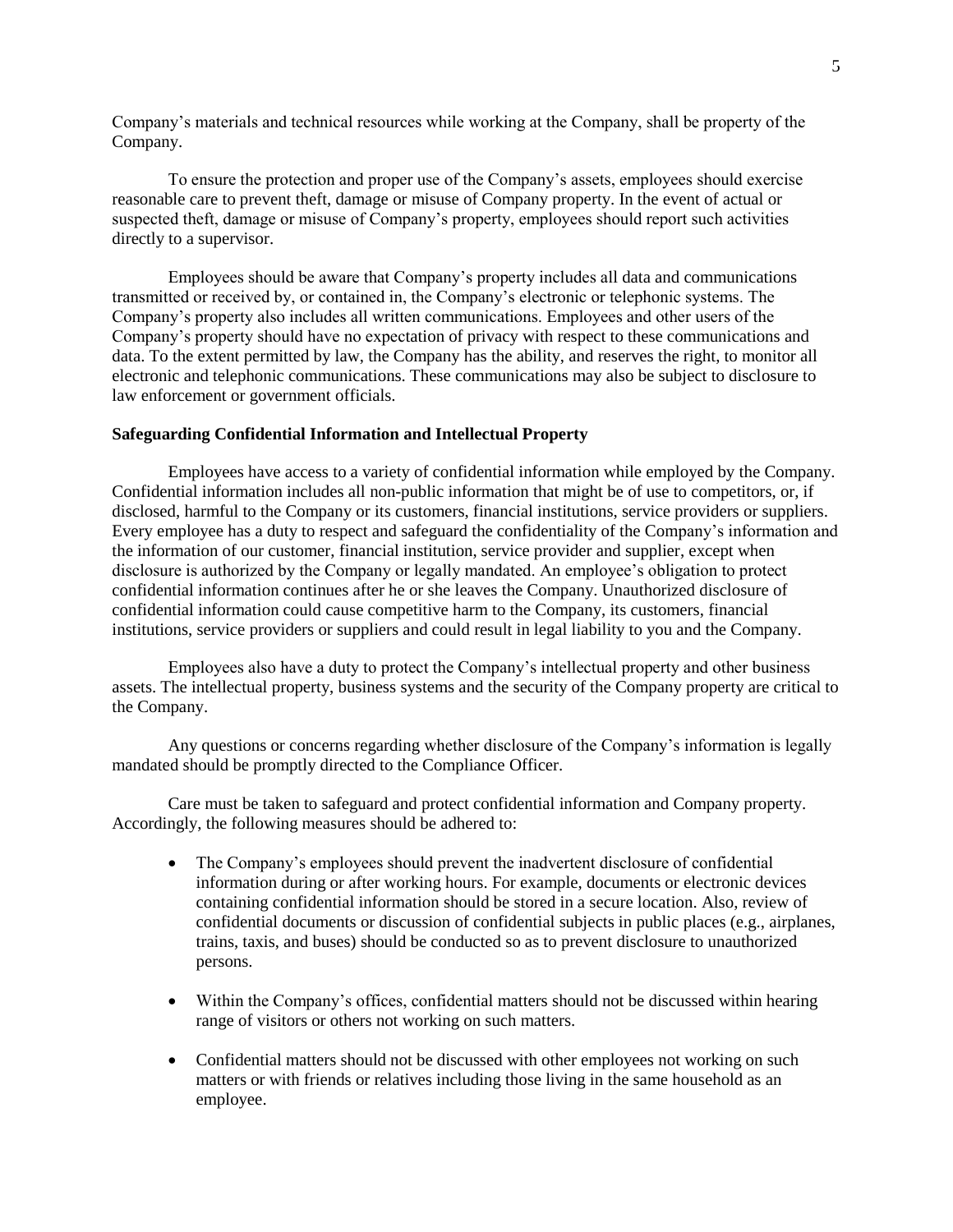Employees should only access, use and disclose the confidential information to the extent that it is necessary for performing their duties. They should only disclose confidential information to other employees or business partners to the extent that it is necessary for such employees or business partners to perform their duties on behalf of the Company.

## **COMPETITION AND FAIR DEALING**

Employees are obligated to deal fairly with fellow employees and with the Company's customers, financial institutions, service providers, suppliers and competitors. Employees should not take unfair advantage of anyone through manipulation, concealment, abuse of privileged information, misrepresentation or any other unfair practice.

#### **Relationships with Customers**

Our business success depends on fostering long-term customer relationships. The Company is committed to dealing with customers fairly, honestly and with integrity. Specifically, you should adhere to the following guidelines:

- Information we supply to customers should be accurate and complete to the best of our knowledge. Employees should not deliberately misrepresent information to customers.
- Information we obtain from customers should be treated with strict confidence and can only be shared with other parties after receiving consents from the relevant customers or pursuant to applicable laws or regulations.

#### **Relationships with Financial Institutions**

The Company is committed to dealing with financial institutions fairly, honestly and with integrity. Employees should not deliberately misrepresent information to financial institutions.

#### **Relationships with Service Providers and Suppliers**

The Company deals fairly and honestly with its service providers and suppliers. This means that our relationships with service providers and suppliers are based on price, quality, service and reputation, among other factors. Employees dealing with service providers or suppliers should carefully guard their objectivity. Specifically, no employee should accept or solicit any personal benefit from a service provider or supplier or potential service provider or supplier that might compromise, or appear to compromise, their objective assessment of the service provider's services and prices or supplier's products and prices. Employees can give or accept promotional items of nominal value or moderately scaled entertainment within the limits of responsible and customary business practice. Please see "Gifts and Entertainment" below for additional guidelines in this area.

#### **Relationships with Competitors**

The Company is committed to free and open competition in the marketplace. Employees should avoid actions that would be contrary to laws governing competitive practices in the marketplace, including antitrust laws. Such actions include misappropriation or misuse of a competitor's confidential information or making false statements about the competitor's business and business practices.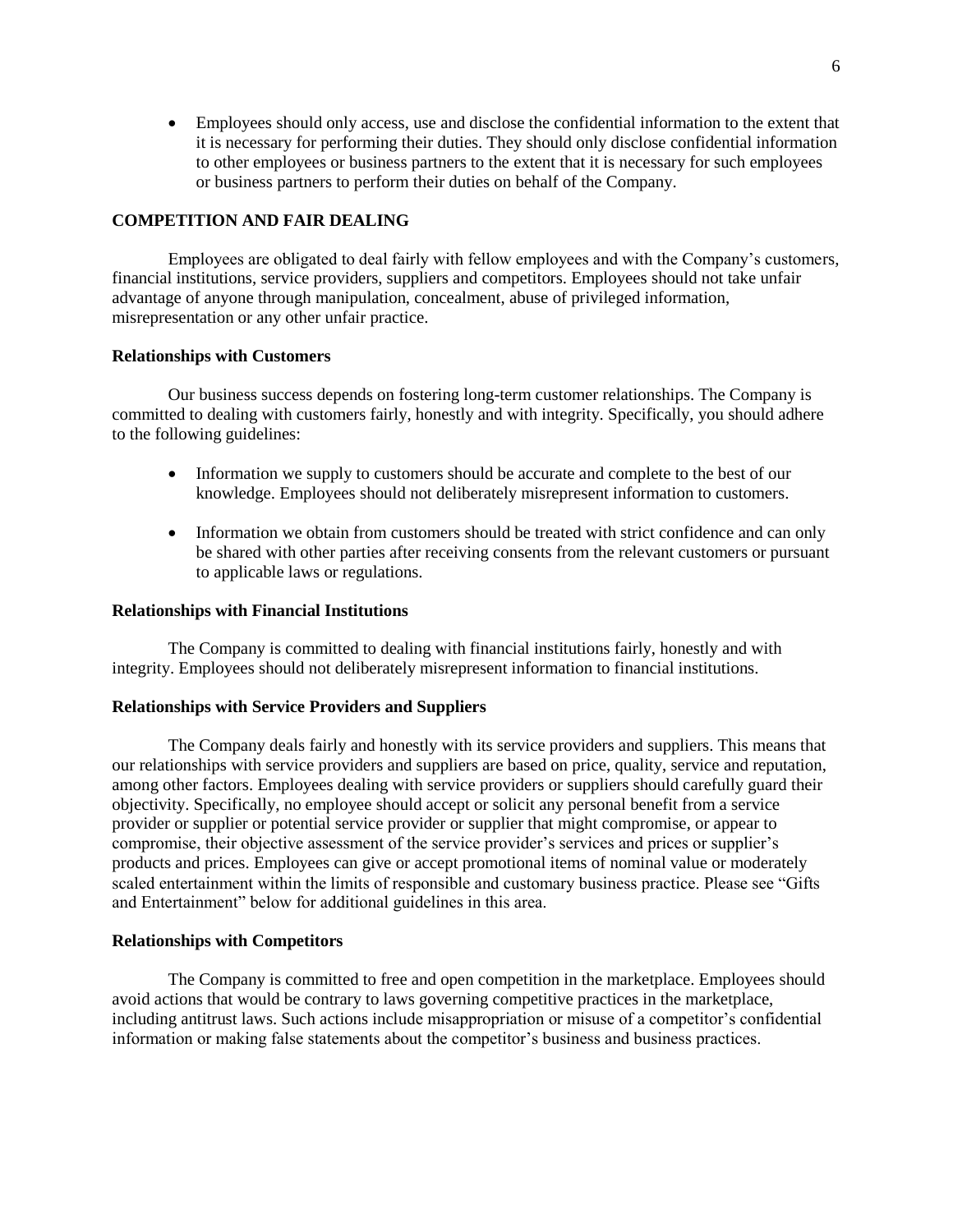### **GIFTS AND ENTERTAINMENT**

The giving and receiving of gifts is a common business practice. Appropriate business gifts and entertainment are welcome courtesies designed to foster relationships with business partners. However, gifts and entertainment should not compromise, or appear to compromise, your ability to make unbiased business decisions.

It is your responsibility to use good judgment in this area. As a general rule, you may exchange gifts with customers, financial institutions, service providers or suppliers only if such gifts would not be viewed as an inducement or reward for any particular business decision. All gifts and entertainment expenses should be properly accounted for on expense reports. The following specific examples may be helpful:

- Meals and Entertainment. You may occasionally accept or give meals, refreshments or other entertainment if:
	- The items are a reasonable value;
	- The purpose of the meeting or attendance at the event is related to the Company's business; and
	- The expenses would be paid by the Company as a reasonable business expense if not paid for by another party.
- Advertising and Promotional Materials. You may occasionally accept or give advertising or promotional materials of nominal value.
- Personal Gifts. You may accept or give personal gifts of reasonable value that are related to recognized special occasions such as a graduation, promotion, new job, wedding, retirement or a holiday. A gift is also acceptable if it is based on a family or personal relationship and unrelated to the business involved between the individuals.
- Gifts Rewarding Accomplishments. You may accept a gift from a civic, charitable or religious organization specifically related to your accomplishments.

You must be particularly careful that gifts and entertainment are not construed as bribes, kickbacks or other improper payments. See "The Foreign Corrupt Practices Act" above for a more detailed discussion of our policies regarding giving or receiving gifts related to business transactions.

You should make every effort to refuse or return a gift that is beyond these permissible guidelines. If it would be inappropriate to refuse a gift or you are unable to return a gift, you should promptly report the gift to your supervisor. Your supervisor will bring the gift to the attention of the Compliance Officer, who may require you to donate the gift to an appropriate community organization. If you have any questions about whether it is permissible to accept a gift or something else of value, contact your supervisor or the Compliance Officer for additional guidance.

### **COMPANY RECORDS**

Accurate and reliable records are crucial to our business. Our records are the basis of our earnings statements, financial reports and other disclosures to the public and guide our business decision-making and strategic planning. Company records include booking information, payroll, timecards, travel and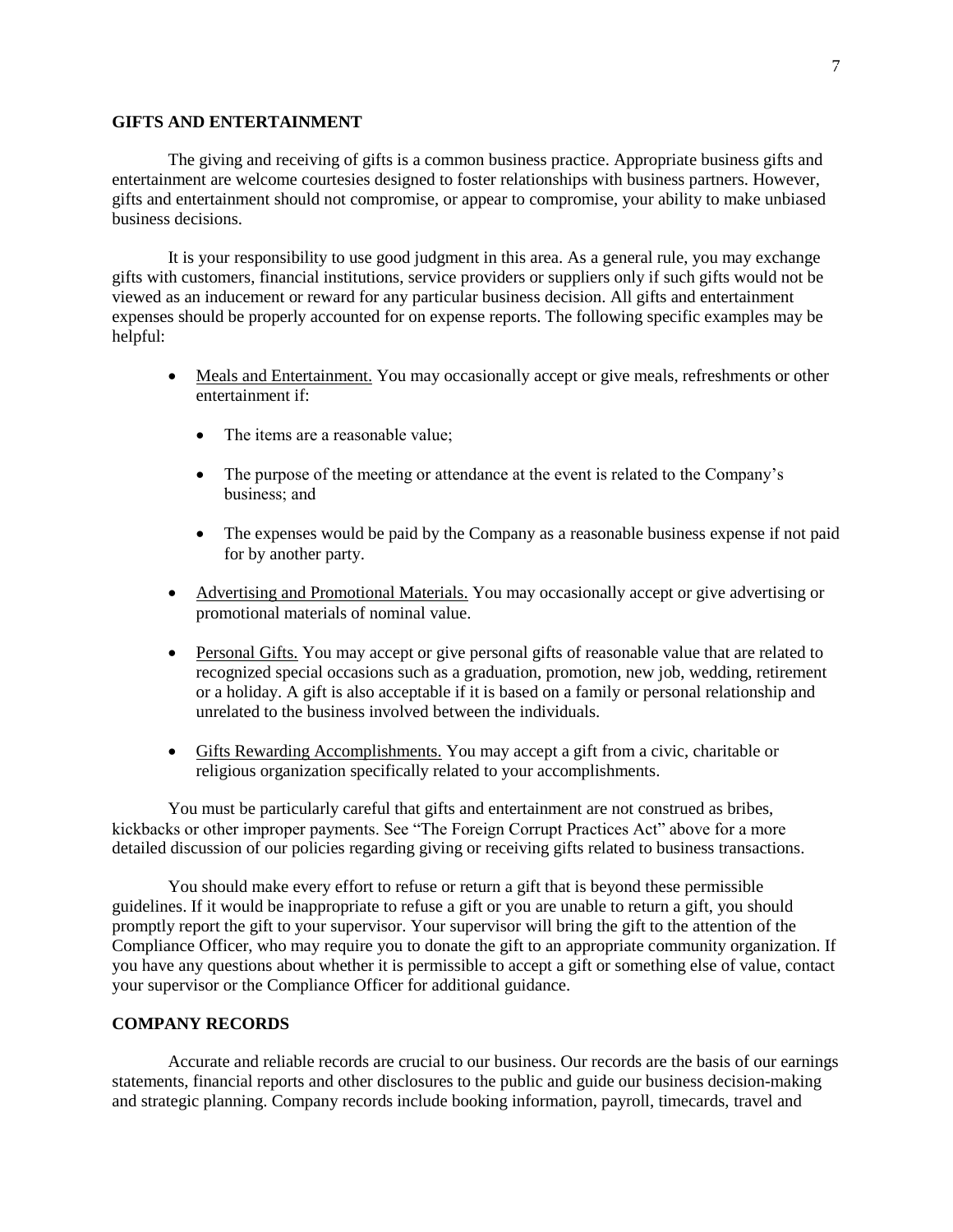expense reports, e-mails, accounting and financial data, measurement and performance records, electronic data files and all other records maintained in the ordinary course of our business.

All Company records must be complete, accurate and reliable in all material respects. Undisclosed or unrecorded funds, payments or receipts are inconsistent with our business practices and are prohibited. You are responsible for understanding and complying with our record-keeping policy.

# **ACCURACY OF FINANCIAL REPORTS AND OTHER PUBLIC COMMUNICATIONS**

As a public company we are subject to various securities laws, regulations and reporting obligations. These laws, regulations and obligations and our policies require the disclosure of accurate and complete information regarding the Company's business, financial condition and results of operations. Inaccurate, incomplete or untimely reporting will not be tolerated and can severely damage the Company and result in legal liability.

Employees should be on guard for, and promptly report, any possibility of inaccurate or incomplete financial reporting. Particular attention should be paid to financial results that seem inconsistent with the performance of the underlying business, transactions that do not seem to have an obvious business purpose and requests to circumvent ordinary review and approval procedures. Employees with information relating to questionable accounting or auditing matters may also confidentially, or anonymously, submit the information in writing to the Company's audit committee of the Board.

It is essential that the Company's financial records, including all filings with the Securities and Exchange Commission ("SEC"), be accurate and timely. Accordingly, in addition to adhering to the conflict of interest policy and other policies and guidelines in this Code, the executive officers and other principal financial officers must take special care to exhibit integrity at all times and to instill this value within their organizations. In particular, these senior officers must ensure that they abide by all public disclosure requirements by providing full, fair, accurate, timely and understandable disclosures, and that they comply with all other applicable laws and regulations. The executive officers and other principal financial officers must also understand and strictly comply with generally accepted accounting principles in the U.S. and all standards, laws and regulations for accounting and financial reporting of transactions, estimates and forecasts.

In addition, U.S. federal securities laws require the Company to maintain proper internal books and records and to devise and maintain an adequate system of internal accounting controls. The SEC has supplemented the statutory requirements by adopting rules that prohibit (1) any person from falsifying records or accounts subject to the above requirements and (2) officers or directors from making any materially false, misleading or incomplete statement to an accountant in connection with an audit or any filing with the SEC. These provisions reflect the SEC's intent to discourage officers, directors and other persons with access to the Company's books and records from taking action that might result in the communication of materially misleading financial information to the investing public.

Employees are prohibited from directly or indirectly taking any action to coerce, manipulate, mislead or fraudulently influence the Company's independent auditors for the purpose of rendering the financial statements of the Company materially misleading. Prohibited actions include, but are not limited to, those actions taken to coerce, manipulate, mislead or inappropriately influence an auditor to:

 issue or reissue a report on the Company's financial statements that is not warranted in the circumstances (due to material violations of U.S. GAAP, generally accepted auditing standards or other professional or regulatory standards);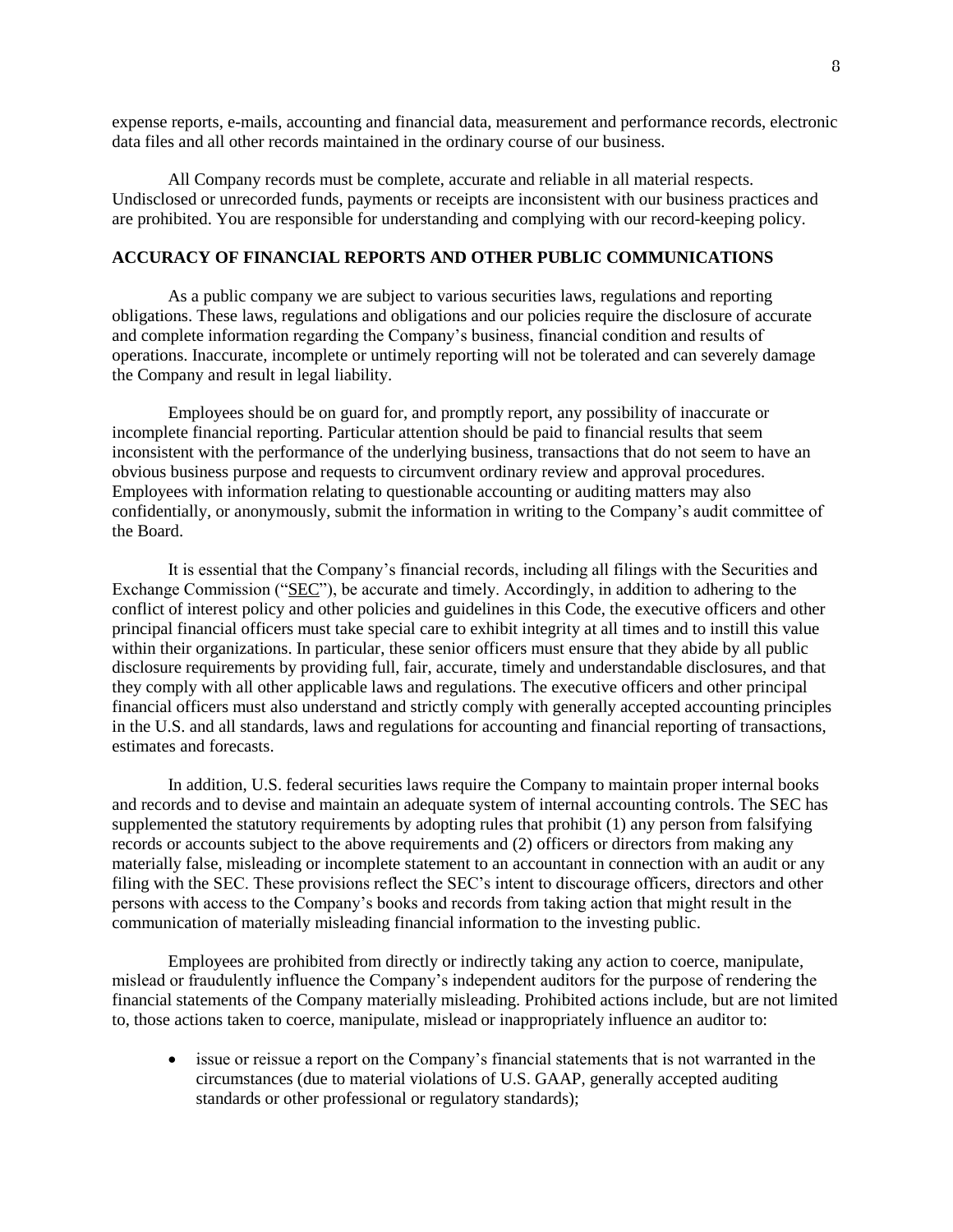- not perform audit, review or other procedures required by generally accepted auditing standards or other professional standards;
- withdraw an issued report; or
- not communicate matters to the Company's audit committee of the Board.

## **PROHIBITION OF INSIDER TRADING**

The Company has an insider trading policy, which may be obtained from the Compliance Officer. The following is a summary of some of the general principles relevant to insider trading, and should be read in conjunction with the aforementioned specific policy.

Employees are prohibited from trading in shares or other securities of the Company while in possession of material, nonpublic information about the Company. Prohibition on insider trading applies to members of the employees' family and anyone else sharing the home of the employees. Therefore, employees must use discretion when discussing work with friends or family members as well as other employees. In addition, employees are prohibited from recommending, "tipping" or suggesting that anyone else buy or sell shares or other securities of the Company on the basis of material, nonpublic information. Employees who obtain material nonpublic information about another company in the course of their employment are prohibited from trading in shares or securities of the other company while in possession of such information or "tipping" others to trade on the basis of such information. Violation of insider trading laws can result in severe fines and criminal penalties, as well as disciplinary action by the Company, including termination of employment.

Information is "non-public" if it has not been made generally available to the public by means of a press release or other means of widespread distribution. Information is "material" if a reasonable investor would consider it important in a decision to buy, hold or sell stock or other securities. As a rule of thumb, any information that would affect the value of stock or other securities should be considered material. Examples of information that is generally considered "material" include:

- Financial results or forecasts, or any information that indicates the Company's financial results may exceed or fall short of forecasts or expectations;
- Important new products or services;
- Pending or contemplated acquisitions or dispositions, including mergers, tender offers or joint venture proposals;
- Possible management changes or changes of control;
- Pending or contemplated public or private sales of debt or equity securities;
- Engagement or loss of a significant business partner or contract;
- Significant write-offs;
- Initiation or settlement of significant litigation; and
- Changes in the Company's auditors or a notification from its auditors that the Company may no longer rely on the auditor's report.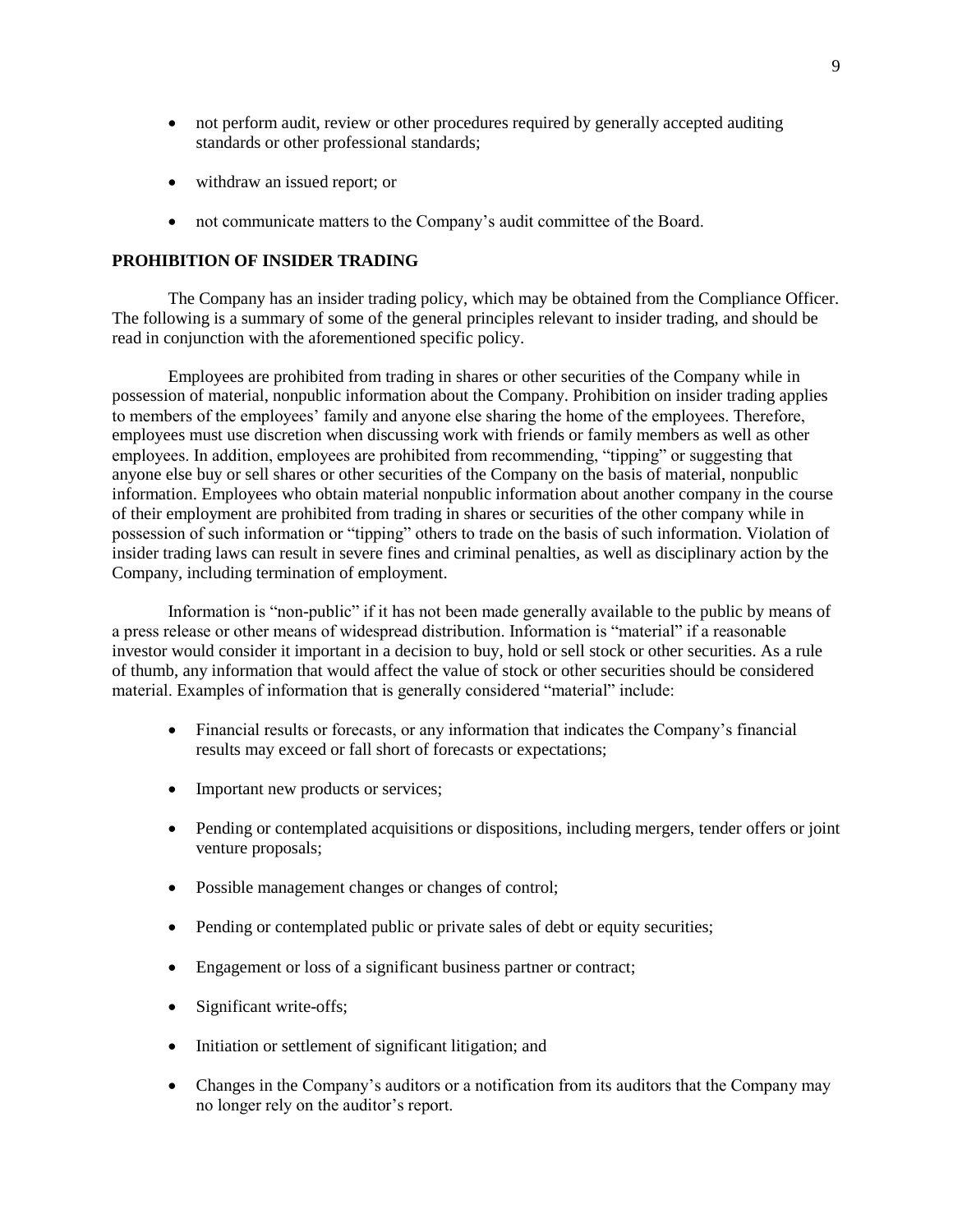The laws against insider trading are specific and complex. Any questions about information you may possess or about any dealings you have had in the Company's securities should be promptly brought to the attention of the Compliance Officer.

### **PUBLIC COMMUNICATIONS AND PREVENTION OF SELECTIVE DISCLOSURE**

The Company places a high value on its credibility and reputation in the community. What is written or said about the Company in the news media and investment community directly impacts our reputation, positively or negatively. Our policy is to provide timely, accurate and complete information in response to public requests (e.g., media, analysts), consistent with our obligations to maintain the confidentiality of competitive and proprietary information and to prevent selective disclosure of market-sensitive financial data. To ensure compliance with this policy, all news media or other public requests for information regarding the Company should be directed to the Company's Investor Relations Department. The Investor Relations Department will work with you and the appropriate personnel to evaluate and coordinate a response to the request.

## **Prevention of Selective Disclosure**

Preventing selective disclosure is necessary to comply with U.S. securities laws and to preserve the reputation and integrity of the Company as well as that of all persons affiliated with it. "Selective disclosure" occurs when any person provides potentially market moving information to selected persons before the news is available to the investing public generally. Selective disclosure is a crime under U.S. law and the penalties for violating the law are severe.

The following guidelines have been established to avoid improper selective disclosure. Every employee is required to follow these procedures:

- All contact by the Company with investment analysts, the press and/or members of the media shall be made through the chairman, the chief executive officer, chief financial officer or persons designated by them (collectively, the "Media Contacts").
- Other than the Media Contacts, no officer, director or employee shall provide any potentially market moving information regarding the Company or its business to any investment analyst or member of the press or media.
- All inquiries from persons such as industry analysts or members of the media about the Company or its business should be directed to a Media Contact. All presentations to the investment community regarding the Company will be made by us under the direction of a Media Contact.
- Other than the Media Contacts, any employee who is asked a question regarding the Company or its business by a member of the press or media shall respond with "No comment" and forward the inquiry to a Media Contact.

These procedures do not apply to the routine process of making previously released information regarding the Company available upon inquiries made by investors, investment analysts and members of the media.

Please contact the Compliance Officer if you have any questions about the scope or application of the Company's policies regarding selective disclosure.